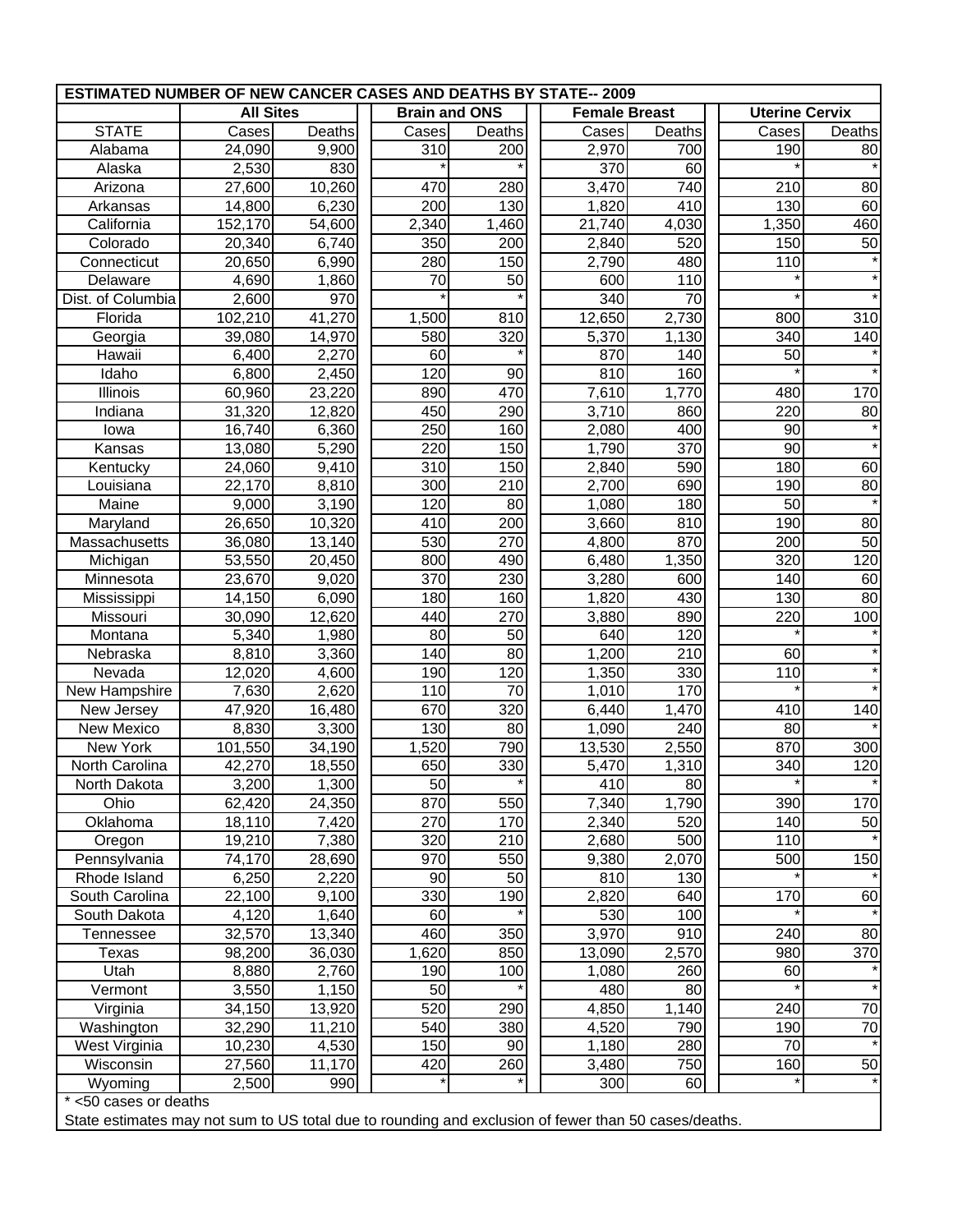| <b>ESTIMATED NUMBER OF NEW CANCER CASES AND DEATHS BY STATE-- 2009</b>                               |                           |                    |                     |                 |  |                        |                 |                  |                  |
|------------------------------------------------------------------------------------------------------|---------------------------|--------------------|---------------------|-----------------|--|------------------------|-----------------|------------------|------------------|
|                                                                                                      | <b>Colon &amp; Rectum</b> |                    | <b>Corpus Uteri</b> |                 |  | <b>Esophagus</b>       |                 | Kidney           |                  |
| <b>STATE</b>                                                                                         | Cases                     | Deaths             | Cases               | Deaths          |  | Cases                  | Deaths          | Cases            | Deaths           |
| Alabama                                                                                              | 2,480                     | 940                | 510                 | 100             |  | 250                    | 210             | 880              | 210              |
| Alaska                                                                                               | 250                       | $\overline{70}$    | 70                  |                 |  |                        |                 | 110              |                  |
| Arizona                                                                                              | 2,680                     | 970                | 660                 | 100             |  | 330                    | 290             | 1,110            | 270              |
| Arkansas                                                                                             | 1,540                     | 580                | $\overline{310}$    | $\overline{50}$ |  | 140                    | 130             | 590              | 140              |
| California                                                                                           | 14,680                    | 4,830              | 4,230               | 780             |  | 1,330                  | 1,250           | 5,580            | 1,260            |
| Colorado                                                                                             | 1,860                     | 670                | 530                 | 80              |  | 230                    | 200             | 740              | 170              |
| Connecticut                                                                                          | 1,950                     | 550                | 660                 | 120             |  | 250                    | 180             | 730              | 120              |
| Delaware                                                                                             | 440                       | 150                | 140                 |                 |  | 60                     | $\overline{50}$ | 180              | 50               |
| Dist. of Columbia                                                                                    | 260                       | 100                | 80                  |                 |  |                        |                 | 100              |                  |
| Florida                                                                                              | 10,420                    | 3,460              | 2,590               | 470             |  | 1,140                  | 1,030           | 3,970            | 820              |
| Georgia                                                                                              | 3,750                     | 1,370              | 930                 | 170             |  | 410                    | 360             | 1,490            | 330              |
| Hawaii                                                                                               | 710                       | 210                | 200                 |                 |  | $\overline{50}$        |                 | 190              |                  |
| Idaho                                                                                                | 630                       | $\overline{200}$   | 170                 |                 |  | $\overline{90}$        | $\overline{80}$ | 240              | $\overline{70}$  |
| Illinois                                                                                             | 6,430                     | 2,260              | 1,960               | 360             |  | 710                    | 580             | 2,460            | 530              |
| Indiana                                                                                              | 3,260                     | 1,130              | 970                 | 180             |  | 360                    | 330             | 1,300            | 320              |
| lowa                                                                                                 | 1,800                     | 600                | 500                 | 100             |  | 200                    | 190             | 660              | 170              |
| Kansas                                                                                               | 1,290                     | 510                | 400                 | 60              |  | 140                    | 120             | 510              | 130              |
| Kentucky                                                                                             | 2,620                     | 840                | 590                 | 90              |  | 250                    | 220             | 940              | $\overline{210}$ |
| Louisiana                                                                                            | 2,330                     | $\overline{910}$   | 430                 | 90              |  | 230                    | 190             | 1,050            | 240              |
| Maine                                                                                                | 870                       | 260                | 270                 |                 |  | 130                    | 120             | $\overline{300}$ | 60               |
| Maryland                                                                                             | 2,620                     | 940                | $\overline{840}$    | 150             |  | 330                    | 240             | 1,030            | $\overline{210}$ |
| Massachusetts                                                                                        | 3,380                     | 1,070              | 1,140               | 190             |  | 500                    | 430             | 1,320            | 260              |
| Michigan                                                                                             | 5,020                     | 1,720              | 1,700               | 290             |  | 640                    | 570             | 2,070            | 440              |
|                                                                                                      | 2,520                     | 760                | 810                 | 160             |  | 330                    | 260             | 1,030            | 230              |
| Minnesota                                                                                            | 1,480                     | 600                | 270                 | $\overline{80}$ |  | 160                    | 150             |                  | 140              |
| Mississippi                                                                                          |                           |                    |                     |                 |  |                        |                 | 560              |                  |
| Missouri                                                                                             | 3,100<br>520              | 1,100              | 870                 | 160             |  | 370<br>$\overline{70}$ | 300<br>60       | 1,250            | $\overline{310}$ |
| Montana<br>Nebraska                                                                                  | 950                       | 170<br>350         | 140<br>270          | 60              |  | 110                    | 100             | 190<br>340       | 50<br>90         |
| Nevada                                                                                               | 1,240                     | 500                | 270                 |                 |  | 140                    | 130             | 430              | 100              |
|                                                                                                      | 730                       | 220                | 240                 |                 |  | 110                    | 100             | 260              | 60               |
| New Hampshire                                                                                        | 4,590                     |                    |                     | 310             |  | 480                    | 410             |                  | 360              |
| New Jersey                                                                                           |                           | 1,580              | 1,620               |                 |  |                        | 90              | 1,750            |                  |
| <b>New Mexico</b>                                                                                    | 810                       | 320                | 210                 | $\overline{50}$ |  | 100                    |                 | 350              | 100              |
| <b>New York</b>                                                                                      | 9,970                     | 3,110              | 3,510               | 660             |  | 1,090                  | 920             | 3,860            | 700              |
| North Carolina                                                                                       | 4,230                     | 1,410              | 1,030               | 230             |  | 510                    | 400             | 1,670            | 410              |
| North Dakota                                                                                         | 350                       | 120                | 90                  |                 |  |                        |                 | 120              |                  |
| Ohio                                                                                                 | 6,060                     | 2,210              | 1,930               | 340             |  | 730                    | 720             | 2,590            | 580              |
| Oklahoma                                                                                             | 1,860                     | 600                | 400                 | $\overline{90}$ |  | 220                    | 180             | 730              | 210              |
| Oregon                                                                                               | 1,780                     | 610                | 570                 | 90              |  | 240                    | 230             | 730              | 170              |
| Pennsylvania                                                                                         | 7,590                     | $\overline{2,}550$ | 2,550               | 480             |  | 890                    | 830             | 2,860            | 650              |
| Rhode Island                                                                                         | 590                       | 160                | 190                 |                 |  | 80                     | 70              | 230              | 60               |
| South Carolina                                                                                       | 2,150                     | 780                | 520                 | 120             |  | 280                    | 230             | 860              | 190              |
| South Dakota                                                                                         | 440                       | 150                | 120                 |                 |  | 60                     | 50              | 160              |                  |
| Tennessee                                                                                            | 3,490                     | 1,140              | 720                 | 140             |  | 320                    | 290             | 1,300            | 280              |
| Texas                                                                                                | 9,800                     | 3,140              | 2,220               | 450             |  | 910                    | 800             | 4,520            | 1,040            |
| Utah                                                                                                 | 770                       | 240                | 250                 |                 |  | 80                     | 70              | 290              | 70               |
| Vermont                                                                                              | 330                       | 120                | 120                 |                 |  | 50                     |                 | 110              |                  |
| Virginia                                                                                             | 3,380                     | 1,270              | 1,020               | 200             |  | 380                    | 340             | 1,310            | 300              |
| Washington                                                                                           | 2,890                     | 940                | 960                 | 170             |  | 350                    | 340             | 1,150            | 290              |
| West Virginia                                                                                        | 1,070                     | 430                | 330                 | 60              |  | 120                    | 110             | 410              | 100              |
| Wisconsin                                                                                            | 2,770                     | 900                | 1,000               | 160             |  | 370                    | 360             | 1,070            | 270              |
| 240<br>100<br>70<br>Wyoming<br>90                                                                    |                           |                    |                     |                 |  |                        |                 |                  |                  |
| * <50 cases or deaths                                                                                |                           |                    |                     |                 |  |                        |                 |                  |                  |
| State estimates may not sum to US total due to rounding and exclusion of fewer than 50 cases/deaths. |                           |                    |                     |                 |  |                        |                 |                  |                  |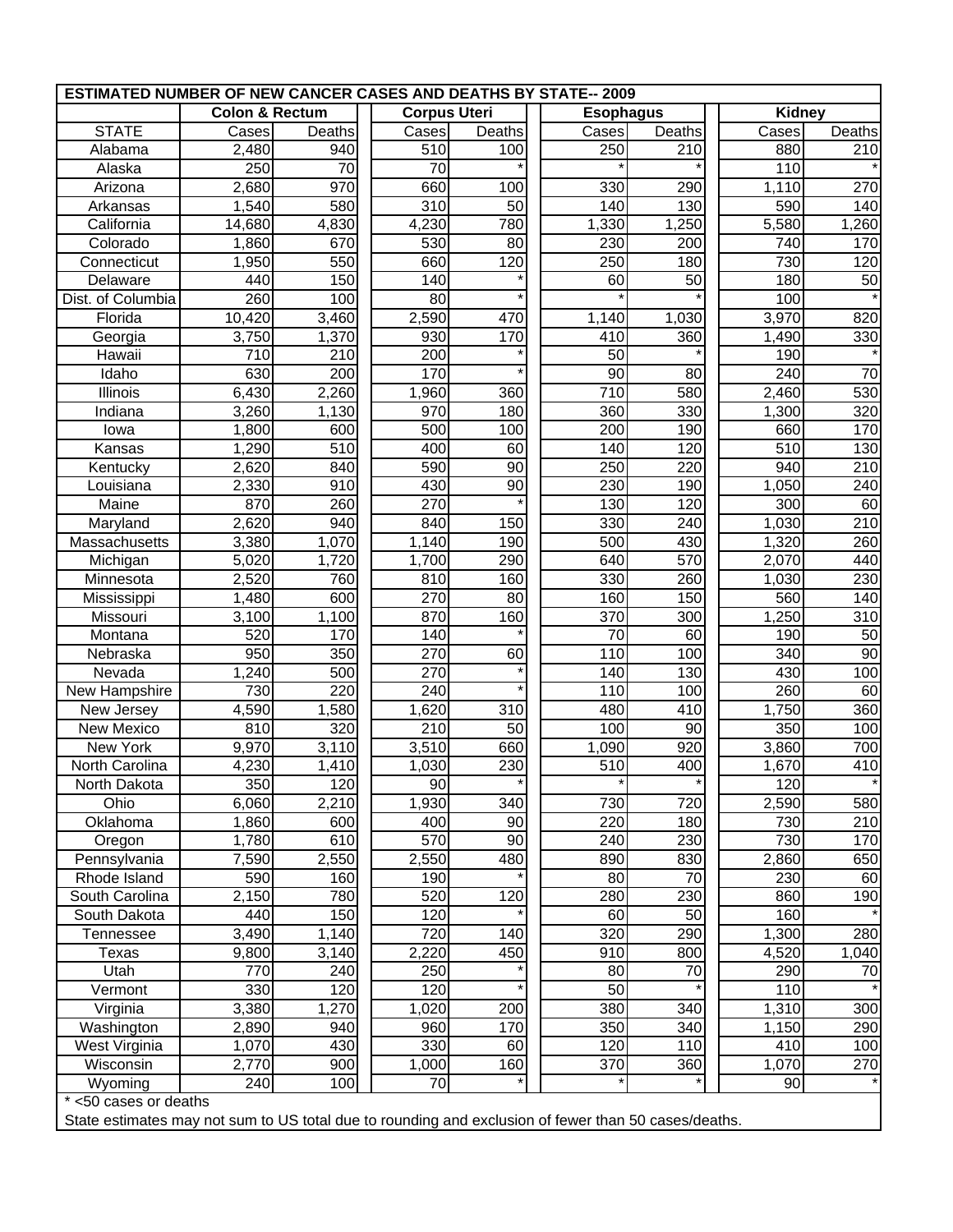| <b>ESTIMATED NUMBER OF NEW CANCER CASES AND DEATHS BY STATE-- 2009</b>                               |                  |                  |                  |                  |  |                  |                 |                            |        |
|------------------------------------------------------------------------------------------------------|------------------|------------------|------------------|------------------|--|------------------|-----------------|----------------------------|--------|
|                                                                                                      | Larynx           |                  | Leukemia         |                  |  | Liver            |                 | <b>Lung &amp; Bronchus</b> |        |
| <b>STATE</b>                                                                                         | Cases            | Deaths           | Cases            | Deaths           |  | Cases            | Deaths          | Cases                      | Deaths |
| Alabama                                                                                              | 240              | 90               | 590              | 340              |  | 290              | 280             | 4,040                      | 3,140  |
| Alaska                                                                                               |                  |                  | 70               |                  |  | 60               |                 | 350                        | 220    |
| Arizona                                                                                              | 180              | 60               | 810              | 410              |  | 440              | 360             | 3,960                      | 2,820  |
| Arkansas                                                                                             | 150              |                  | 420              | $\overline{250}$ |  | 200              | 190             | 2,580                      | 2,160  |
| California                                                                                           | 870              | 290              | 4,570            | 2,200            |  | 3,310            | 2,450           | 17,910                     | 12,750 |
| Colorado                                                                                             | 110              |                  | 720              | 300              |  | 290              | 210             | 2,240                      | 1,670  |
| Connecticut                                                                                          | 140              |                  | 540              | 270              |  | 270              | 210             | 2,720                      | 1,810  |
| Delaware                                                                                             |                  |                  | 120              | $\overline{70}$  |  | 70               | 50              | 800                        | 590    |
| Dist. of Columbia                                                                                    |                  |                  | 50               | 50               |  | $\overline{50}$  |                 | 370                        | 240    |
| Florida                                                                                              | 1,080            | 340              | 3,180            | 1,650            |  | 1,550            | 1,300           | 17,790                     | 12,210 |
| Georgia                                                                                              | 400              | $\overline{110}$ | 1,080            | 550              |  | 480              | 400             | 6,150                      | 4,660  |
| Hawaii                                                                                               |                  |                  | 160              | $\overline{80}$  |  | 180              | 120             | 740                        | 570    |
| Idaho                                                                                                |                  |                  | $\overline{250}$ | 120              |  | 90               | $\overline{80}$ | 820                        | 630    |
| Illinois                                                                                             | 550              | 140              | 1,940            | 950              |  | 850              | 700             | 9,180                      | 6,460  |
| Indiana                                                                                              | 280              | 80               | $\overline{930}$ | 520              |  | 360              | 350             | 5,360                      | 4,000  |
|                                                                                                      |                  |                  |                  |                  |  |                  |                 |                            |        |
| lowa                                                                                                 | 120              |                  | 590              | $\overline{300}$ |  | 170              | 150             | 2,620                      | 1,760  |
| Kansas                                                                                               | 100              |                  | 380              | 200              |  | 160              | 140             | 2,110                      | 1,620  |
| Kentucky                                                                                             | 250              | 70               | 690              | 320              |  | 250              | 240             | 4,650                      | 3,430  |
| Louisiana                                                                                            | 250              | 70               | 660              | $\overline{310}$ |  | 390              | 330             | 3,650                      | 2,700  |
| Maine                                                                                                | 70               |                  | 270              | 110              |  | 90               | 80              | 1,390                      | 980    |
| Maryland                                                                                             | 240              | 70               | 640              | 390              |  | 420              | 320             | 4,060                      | 2,880  |
| Massachusetts                                                                                        | 250              | $\overline{70}$  | 1,000            | 490              |  | 530              | 420             | 5,120                      | 3,610  |
| Michigan                                                                                             | 470              | 140              | 1,690            | 820              |  | 710              | 610             | 8,190                      | 5,840  |
| Minnesota                                                                                            | 190              | $\overline{50}$  | 890              | 370              |  | 330              | 260             | 3,310                      | 2,380  |
| Mississippi                                                                                          | 160              |                  | 360              | 220              |  | 200              | 190             | 2,340                      | 2,030  |
| Missouri                                                                                             | 280              | $\overline{70}$  | 880              | 530              |  | 390              | 360             | 5,600                      | 4,100  |
| Montana                                                                                              |                  |                  | 170              | 90               |  | 60               | 50              | 730                        | 550    |
| Nebraska                                                                                             | 60               |                  | 290              | 150              |  | 100              | $\overline{80}$ | 1,230                      | 890    |
| Nevada                                                                                               | $\overline{80}$  |                  | 380              | 140              |  | 220              | 160             | 1,910                      | 1,340  |
| New Hampshire                                                                                        | $\overline{50}$  |                  | $\overline{210}$ | 100              |  | 90               | 70              | 1,100                      | 750    |
| New Jersey                                                                                           | 340              | 110              | 1,380            | 610              |  | 720              | 540             | 6,250                      | 4,190  |
| New Mexico                                                                                           | 60               |                  | 310              | 120              |  | 190              | 150             | 970                        | 710    |
| <b>New York</b>                                                                                      | $\overline{810}$ | $\overline{220}$ | 3,140            | 1,380            |  | 1,820            | 1,210           | 13,550                     | 8,780  |
| North Carolina                                                                                       | 450              | 130              | 1,150            | 640              |  | 540              | 470             | 6,670                      | 5,630  |
| North Dakota                                                                                         |                  |                  | 110              | 50               |  |                  |                 | 420                        | 370    |
| Ohio                                                                                                 | 550              | 170              | 1,950            | 890              |  | $\overline{720}$ | 640             | 10,690                     | 7,300  |
| Oklahoma                                                                                             | 160              | 50               | 580              | 290              |  | 250              | 200             | 3,220                      | 2,390  |
| Oregon                                                                                               | 110              |                  | 490              | 290              |  | 260              | 210             | 2,610                      | 2,140  |
| Pennsylvania                                                                                         | 580              | 180              | 2,200            | 1,080            |  | 970              | 790             | 10,480                     | 8,090  |
| Rhode Island                                                                                         | 50               |                  | 180              | 90               |  | 90               | 70              | 900                        | 560    |
| South Carolina                                                                                       | 250              | 70               | 590              | 330              |  | 290              | 250             | 3,680                      | 2,880  |
| South Dakota                                                                                         |                  |                  | 140              | 60               |  |                  |                 | 590                        | 450    |
| Tennessee                                                                                            | 340              | 110              | 1,000            | 480              |  | 360              | 350             | 5,370                      | 4,520  |
| <b>Texas</b>                                                                                         | 860              | 260              | 3,470            | 1,430            |  | 2,150            | 1,650           | 14,150                     | 9,780  |
| Utah                                                                                                 |                  |                  | 330              | 130              |  | 90               | 70              | 620                        | 480    |
| Vermont                                                                                              |                  |                  | 100              | 60               |  |                  |                 | 500                        | 350    |
| Virginia                                                                                             | 310              | 90               | 840              | 500              |  | 430              | 390             | 5,330                      | 4,250  |
| Washington                                                                                           | $\overline{180}$ | $\overline{60}$  | 990              | 450              |  | 520              | 410             | 4,130                      | 3,090  |
| West Virginia                                                                                        | 110              |                  | 290              | 140              |  | 120              | 110             | 2,030                      | 1,500  |
| Wisconsin                                                                                            | $\overline{230}$ | 70               | 980              | 500              |  | 340              | 320             | 3,960                      | 2,910  |
| Wyoming                                                                                              |                  |                  | 70               |                  |  |                  |                 | 320                        | 260    |
| * <50 cases or deaths                                                                                |                  |                  |                  |                  |  |                  |                 |                            |        |
|                                                                                                      |                  |                  |                  |                  |  |                  |                 |                            |        |
| State estimates may not sum to US total due to rounding and exclusion of fewer than 50 cases/deaths. |                  |                  |                  |                  |  |                  |                 |                            |        |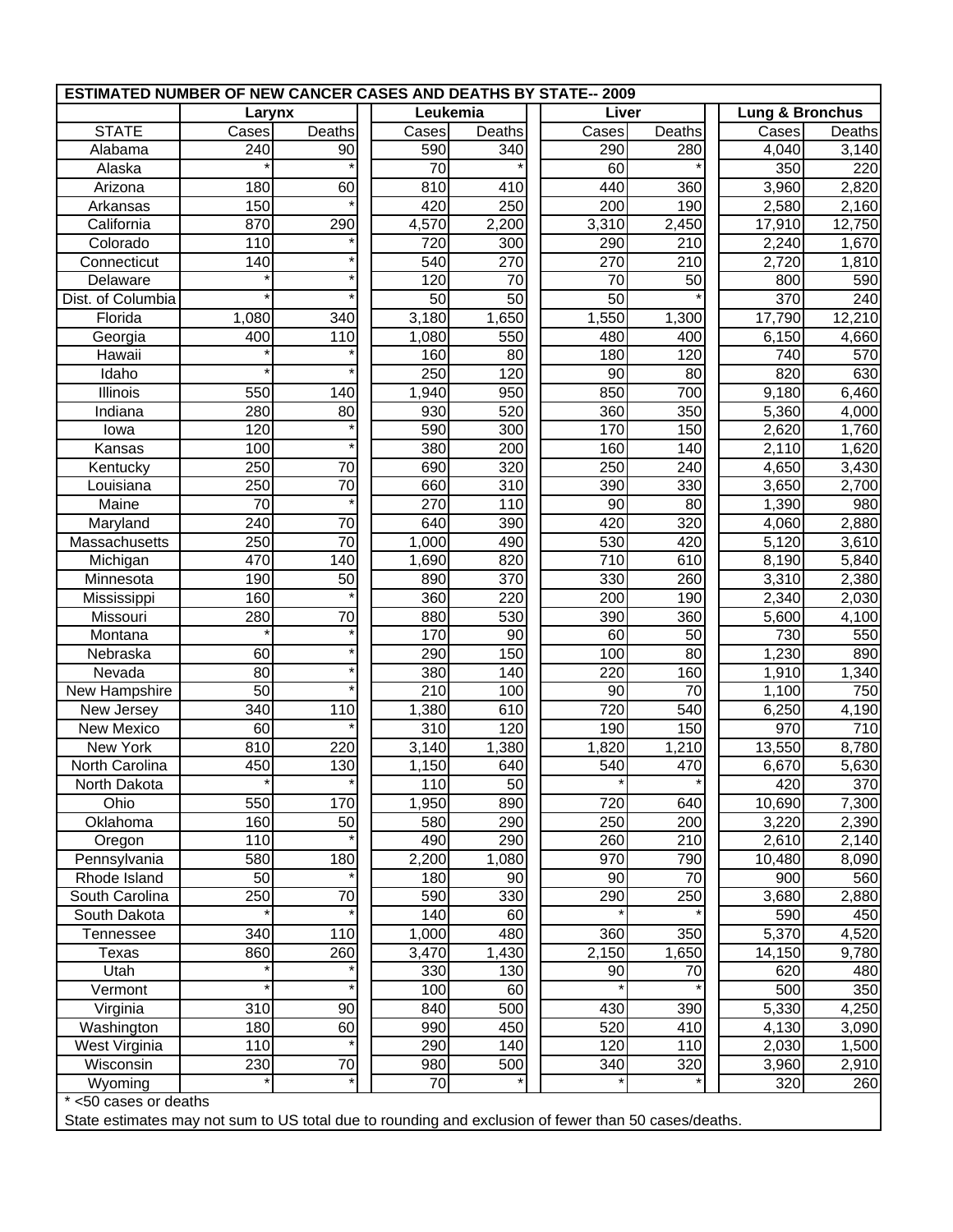| <b>ESTIMATED NUMBER OF NEW CANCER CASES AND DEATHS BY STATE-- 2009</b> |          |                  |                |                                                                                                      |  |                   |                  |                    |                 |  |  |
|------------------------------------------------------------------------|----------|------------------|----------------|------------------------------------------------------------------------------------------------------|--|-------------------|------------------|--------------------|-----------------|--|--|
|                                                                        | Melanoma |                  | <b>Myeloma</b> |                                                                                                      |  | Non Hodgkin Lymph |                  | <b>Oral Cavity</b> |                 |  |  |
| <b>STATE</b>                                                           | Cases    | Deaths           | Cases          | Deaths                                                                                               |  | Cases             | Deaths           | Cases              | Deaths          |  |  |
| Alabama                                                                | 930      | 140              | 340            | 210                                                                                                  |  | 950               | 290              | 830                | 140             |  |  |
| Alaska                                                                 | 80       |                  |                |                                                                                                      |  | 110               |                  |                    |                 |  |  |
| Arizona                                                                | 1,460    | 190              | 320            | 210                                                                                                  |  | 1,250             | 350              | 510                | 140             |  |  |
| Arkansas                                                               | 500      | 80               | 210            | 100                                                                                                  |  | 680               | 200              | 480                | 100             |  |  |
| California                                                             | 9,080    | 980              | 2,150          | 1,060                                                                                                |  | 7,140             | 1,900            | 3,540              | 840             |  |  |
| Colorado                                                               | 1,260    | 130              | 250            | 150                                                                                                  |  | 920               | 230              | 600                | 110             |  |  |
| Connecticut                                                            | 1,260    | 120              | 270            | 140                                                                                                  |  | 920               | 220              | 140                | 70              |  |  |
| Delaware                                                               | 220      |                  | 60             |                                                                                                      |  | 190               | 50               | 90                 |                 |  |  |
| Dist. of Columbia                                                      | 70       |                  | 60             |                                                                                                      |  | 90                |                  |                    |                 |  |  |
| Florida                                                                | 4,920    | 680              | 1,430          | 700                                                                                                  |  | 4,640             | 1,560            | 3,210              | 550             |  |  |
| Georgia                                                                | 2,040    | 210              | 570            | 290                                                                                                  |  | 1,560             | 460              | 890                | 220             |  |  |
| Hawaii                                                                 | 320      |                  | 70             |                                                                                                      |  | 260               | 80               | 90                 |                 |  |  |
| Idaho                                                                  | 380      | 50               | 80             | $\overline{50}$                                                                                      |  | 330               | $\overline{80}$  | 420                |                 |  |  |
| Illinois                                                               | 2,010    | 340              | 890            | 430                                                                                                  |  | 2,900             | 770              | 980                | 300             |  |  |
| Indiana                                                                | 1,170    | 200              | 400            | 240                                                                                                  |  | 1,420             | 420              | 590                | 150             |  |  |
| lowa                                                                   | 910      | 80               | 260            | 120                                                                                                  |  | 750               | 280              | 740                | 100             |  |  |
| Kansas                                                                 | 610      | 90               | 180            | 110                                                                                                  |  | 600               | 180              | 210                | 60              |  |  |
| Kentucky                                                               | 1,260    | 160              | 310            | 160                                                                                                  |  | 980               | 300              | 710                | 130             |  |  |
| Louisiana                                                              | 630      | 100              | 360            | 150                                                                                                  |  | 960               | 310              | 470                | 140             |  |  |
| Maine                                                                  | 480      | 50               | 100            | 60                                                                                                   |  | 360               | $\overline{90}$  | 230                |                 |  |  |
| Maryland                                                               | 1,310    | 160              | 400            | 220                                                                                                  |  | 1,120             | 300              | 230                | 140             |  |  |
| Massachusetts                                                          | 2,030    | $\overline{210}$ | 440            | 240                                                                                                  |  | 1,610             | 430              | 550                | 180             |  |  |
| Michigan                                                               | 2,240    | 260              | 730            | 410                                                                                                  |  | 2,470             | 710              | 1,040              | 270             |  |  |
| Minnesota                                                              | 890      | 120              | 350            | 200                                                                                                  |  | 1,130             | 320              | 180                | 120             |  |  |
| Mississippi                                                            | 380      | 70               | 210            | 110                                                                                                  |  | 540               | 180              | 100                | 100             |  |  |
| Missouri                                                               | 1,260    | 210              | 400            | 240                                                                                                  |  | 1,250             | 430              | 710                | 150             |  |  |
| Montana                                                                | 220      |                  | 70             |                                                                                                      |  | 240               | $\overline{70}$  | 210                |                 |  |  |
| Nebraska                                                               | 420      | 60               | 120            | 60                                                                                                   |  | 400               | 130              | 400                |                 |  |  |
| Nevada                                                                 | 480      | 80               | 140            | $\overline{80}$                                                                                      |  | 480               | 130              | 300                | $\overline{70}$ |  |  |
| New Hampshire                                                          | 460      | 50               | 90             | $\overline{50}$                                                                                      |  | 310               | 60               | 80                 |                 |  |  |
| New Jersey                                                             | 2,530    | 240              | 640            | 280                                                                                                  |  | 2,160             | 610              | 670                | 200             |  |  |
| <b>New Mexico</b>                                                      | 460      | 50               | 120            | 60                                                                                                   |  | 360               | 110              | 480                |                 |  |  |
| New York                                                               | 3,710    | 450              | 1,520          | 600                                                                                                  |  | 4,540             | 1,430            | 1,250              | 400             |  |  |
| North Carolina                                                         | 2,190    | 280              | 640            | 370                                                                                                  |  | 1,730             | 530              | 5,830              | 230             |  |  |
| North Dakota                                                           | 110      |                  | 50             |                                                                                                      |  | 140               |                  | 240                |                 |  |  |
| Ohio                                                                   | 2,080    | 340              | 820            | 460                                                                                                  |  | 2,800             | 740              | 450                | 360             |  |  |
| Oklahoma                                                               | 690      | 130              | 250            | 120                                                                                                  |  | 820               | 240              | 690                | 90              |  |  |
| Oregon                                                                 | 1,220    | 130              | 250            | 160                                                                                                  |  | 910               | 330              | 780                | 110             |  |  |
| Pennsylvania                                                           | 3,440    | 430              | 950            | 510                                                                                                  |  | 3,330             | 1,090            | 940                | 330             |  |  |
| Rhode Island                                                           | 340      |                  | 70             |                                                                                                      |  | 260               | 70               | 100                |                 |  |  |
| South Carolina                                                         | 1,090    | 120              | 330            | 150                                                                                                  |  | 870               | $\overline{310}$ | 590                | 120             |  |  |
| South Dakota                                                           | 180      |                  | 60             |                                                                                                      |  | 180               | 70               | 170                |                 |  |  |
| Tennessee                                                              | 1,410    | 190              | 430            | 260                                                                                                  |  | 1,370             | 440              | 280                | 200             |  |  |
| Texas                                                                  | 3,820    | 520              | 1,600          | 690                                                                                                  |  | 4,530             | 1,300            | 2,520              | 520             |  |  |
| Utah                                                                   | 600      | 70               | 110            | 70                                                                                                   |  | 440               | 130              | 340                |                 |  |  |
| Vermont                                                                | 200      |                  | 50             |                                                                                                      |  | 140               |                  |                    |                 |  |  |
| Virginia                                                               | 1,790    | 230              | 470            | 290                                                                                                  |  | 1,450             | 410              | 460                | 160             |  |  |
| Washington                                                             | 1,970    | 200              | 420            | 190                                                                                                  |  | 1,540             | 410              | 700                | 220             |  |  |
| West Virginia                                                          | 450      | 60               | 130            | 70                                                                                                   |  | 420               | 180              | 170                | 60              |  |  |
| Wisconsin                                                              | 1,040    | 170              | 370            | 210                                                                                                  |  | 1,310             | 400              | 350                | 140             |  |  |
| Wyoming                                                                | 130      |                  |                |                                                                                                      |  | 110               |                  | 130                |                 |  |  |
| * <50 cases or deaths                                                  |          |                  |                |                                                                                                      |  |                   |                  |                    |                 |  |  |
|                                                                        |          |                  |                |                                                                                                      |  |                   |                  |                    |                 |  |  |
|                                                                        |          |                  |                | State estimates may not sum to US total due to rounding and exclusion of fewer than 50 cases/deaths. |  |                   |                  |                    |                 |  |  |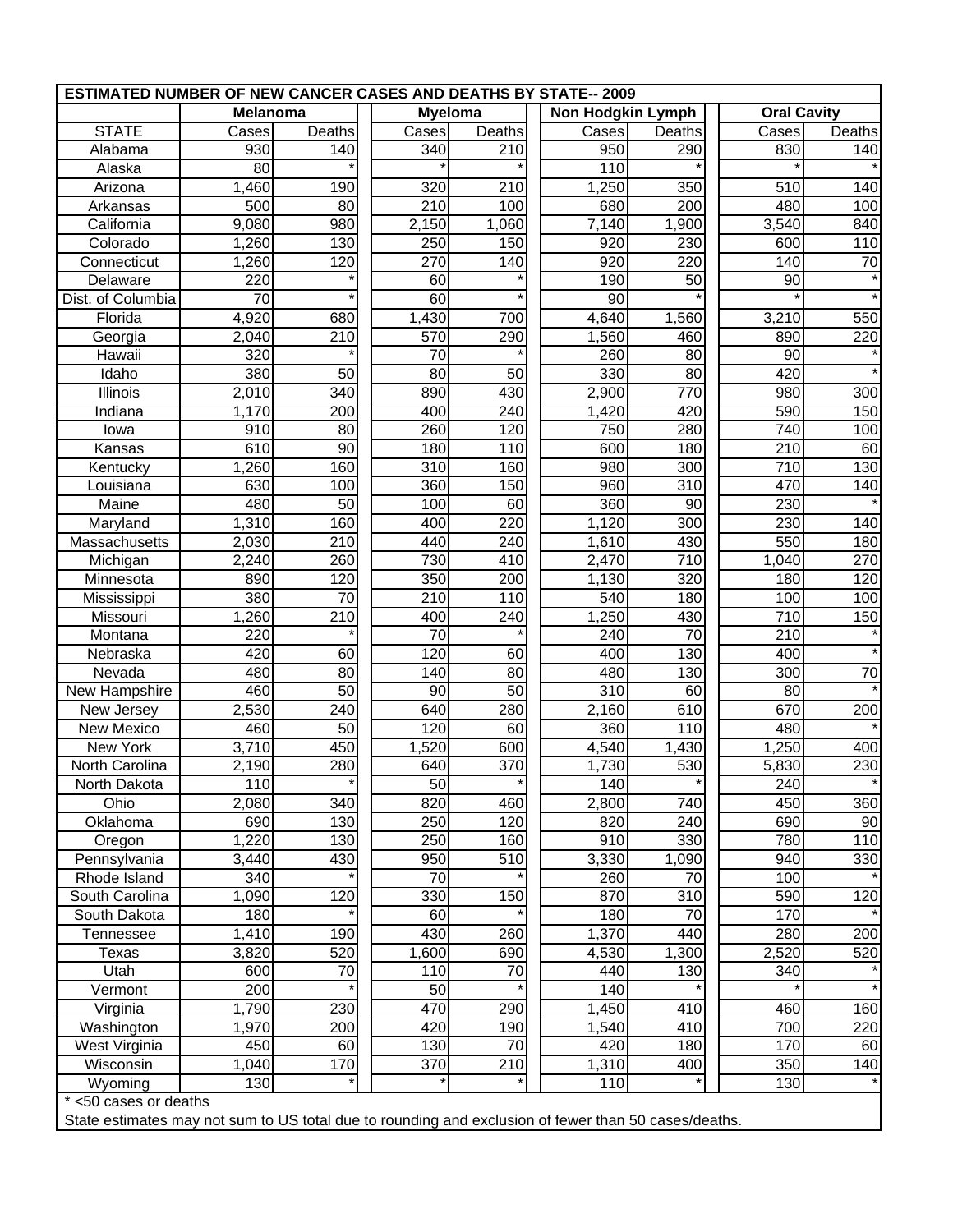| <b>ESTIMATED NUMBER OF NEW CANCER CASES AND DEATHS BY STATE-- 2009</b>                               |       |                  |                 |                    |  |                  |        |                |         |  |
|------------------------------------------------------------------------------------------------------|-------|------------------|-----------------|--------------------|--|------------------|--------|----------------|---------|--|
|                                                                                                      | Ovary |                  | <b>Pancreas</b> |                    |  | <b>Prostate</b>  |        | <b>Stomach</b> |         |  |
| <b>STATE</b>                                                                                         | Cases | Deaths           | Cases           | Deaths             |  | Cases            | Deaths | Cases          | Deaths  |  |
| Alabama                                                                                              | 330   | 270              | 630             | 550                |  | 2,800            | 510    | 290            | 170     |  |
| Alaska                                                                                               |       |                  | 60              | 50                 |  | 360              |        |                |         |  |
| Arizona                                                                                              | 450   | 290              | 770             | 630                |  | 3,530            | 580    | 360            | 190     |  |
| Arkansas                                                                                             | 190   | 130              | 410             | 400                |  | 2,140            | 340    | 170            | 100     |  |
| California                                                                                           | 2,390 | 1,580            | 4,400           | $\overline{3,740}$ |  | 20,790           | 2,780  | 2,700          | 1,500   |  |
| Colorado                                                                                             | 340   | 210              | 550             | 430                |  | 3,070            | 350    | 240            | 120     |  |
| Connecticut                                                                                          | 290   | 180              | 640             | 540                |  | 2,400            | 390    | 330            | 160     |  |
| Delaware                                                                                             | 70    |                  | 140             | 110                |  | 550              | 90     | 60             |         |  |
| Dist. of Columbia                                                                                    |       |                  | 80              | 60                 |  | 380              | 60     | 50             |         |  |
| Florida                                                                                              | 1,560 | 970              | 3,300           | 2,470              |  | 12,380           | 2,280  | 1,500          | 680     |  |
| Georgia                                                                                              | 580   | 400              | 1,010           | 870                |  | 5,210            | 800    | 530            | 290     |  |
| Hawaii                                                                                               | 90    | 50               | 220             | 170                |  | 860              | 100    | 190            | 90      |  |
| Idaho                                                                                                | 100   | 50               | 200             | 200                |  | 1,170            | 160    | 80             |         |  |
| Illinois                                                                                             | 820   | 600              | 1,860           | 1,560              |  | 7,590            | 1,150  | 930            | 480     |  |
| Indiana                                                                                              | 420   | 340              | 870             | 770                |  | 3,250            | 520    | 340            | 180     |  |
| <b>Towa</b>                                                                                          | 210   | 170              | 460             | 380                |  | 2,330            | 330    | 180            | 90      |  |
| Kansas                                                                                               | 190   | 150              | 390             | 330                |  | 1,970            | 210    | 130            | 70      |  |
| Kentucky                                                                                             | 280   | 210              | 560             | 500                |  | 2,910            | 390    | 250            | 130     |  |
| Louisiana                                                                                            | 280   | $\overline{210}$ | 660             | 530                |  | 3,160            | 450    | 340            | 200     |  |
| Maine                                                                                                | 120   | $\overline{70}$  | 240             | 200                |  | 1,130            | 160    | 100            | 50      |  |
| Maryland                                                                                             | 420   | 260              | 800             | 690                |  | 3,580            | 550    | 370            | 210     |  |
| Massachusetts                                                                                        | 540   | 350              | 1,010           | 880                |  | 4,200            | 540    | 470            | 210     |  |
| Michigan                                                                                             | 740   | 520              | 1,520           | 1,250              |  | 7,010            | 820    | 710            | 350     |  |
| Minnesota                                                                                            | 390   | 240              | 700             | 580                |  | 4,910            | 410    | 300            | 140     |  |
| Mississippi                                                                                          | 170   | 140              | 370             | 350                |  | 1,990            | 300    | 190            | 120     |  |
| Missouri                                                                                             | 400   | 290              | 860             | 750                |  | 3,620            | 660    | 320            | 190     |  |
| Montana                                                                                              | 80    | 50               | 130             | 120                |  | 810              | 120    | 70             |         |  |
| Nebraska                                                                                             | 120   | 90               | 230             | 190                |  | 1,410            | 200    | 90             |         |  |
| Nevada                                                                                               | 180   | 120              | 330             | 280                |  | 1,660            | 230    | 170            | 90      |  |
| New Hampshire                                                                                        | 110   | 60               | 200             | 170                |  | $\overline{910}$ | 130    | 80             |         |  |
| New Jersey                                                                                           | 680   | 450              | 1,380           | 1,080              |  | 6,060            | 660    | 830            | 370     |  |
| New Mexico                                                                                           | 140   | 90               | 260             | 220                |  | 1,400            | 210    | 150            | 90      |  |
| <b>New York</b>                                                                                      | 1,530 | 970              | 3,140           | 2,360              |  | 12,520           | 1,470  | 1,960          | 840     |  |
| North Carolina                                                                                       | 630   | 430              | 1,230           | 1,090              |  | 6,130            | 860    | 620            | 270     |  |
| North Dakota                                                                                         |       |                  | 100             | $90\,$             |  | 560              | 100    |                |         |  |
| Ohio                                                                                                 | 820   | 580              | 1,770           | 1,430              |  | 6,510            | 1,200  | 800            | 350     |  |
| Oklahoma                                                                                             | 260   | 170              | 480             | 380                |  | 2,190            | 280    | 200            | 100     |  |
| Oregon                                                                                               | 300   | $\overline{220}$ | 520             | 470                |  | 2,510            | 390    | 220            | 110     |  |
| Pennsylvania                                                                                         | 1,070 | 760              | 2,100           | 1,920              |  | 8,130            | 1,440  | 1,000          | 470     |  |
| Rhode Island                                                                                         | 90    | 60               | 160             | 120                |  | 650              | 100    | 100            |         |  |
| South Carolina                                                                                       | 310   | $\overline{210}$ | 630             | 530                |  | 2,910            | 420    | 320            | 180     |  |
| South Dakota                                                                                         | 60    | 50               | 110             | 100                |  | 740              | 100    | 50             |         |  |
| Tennessee                                                                                            | 430   | $\overline{310}$ | 870             | 730                |  | 4,790            | 570    | 350            | 180     |  |
| Texas                                                                                                | 1,420 | 890              | 2,780           | $\overline{2,}120$ |  | 13,130           | 1,700  | 1,470          | 790     |  |
| Utah                                                                                                 | 140   | 90               | 230             | 190                |  | 1,570            | 170    | 100            |         |  |
| Vermont                                                                                              | 50    |                  | 90              | 70                 |  | 540              | 60     |                | $\star$ |  |
| Virginia                                                                                             | 530   | 380              | 1,020           | 880                |  | 4,830            | 620    | 430            | 270     |  |
| Washington                                                                                           | 510   | 340              | 880             | 710                |  | 4,680            | 680    | 400            | 200     |  |
| West Virginia                                                                                        | 150   | 120              | 250             | 210                |  | 1,210            | 140    | 120            | 60      |  |
| Wisconsin                                                                                            | 420   | $\overline{3}00$ | 810             | 710                |  | 2,770            | 500    | 320            | 160     |  |
| Wyoming                                                                                              |       |                  | $\overline{70}$ | 60                 |  | 390              |        |                |         |  |
| * <50 cases or deaths                                                                                |       |                  |                 |                    |  |                  |        |                |         |  |
| State estimates may not sum to US total due to rounding and exclusion of fewer than 50 cases/deaths. |       |                  |                 |                    |  |                  |        |                |         |  |